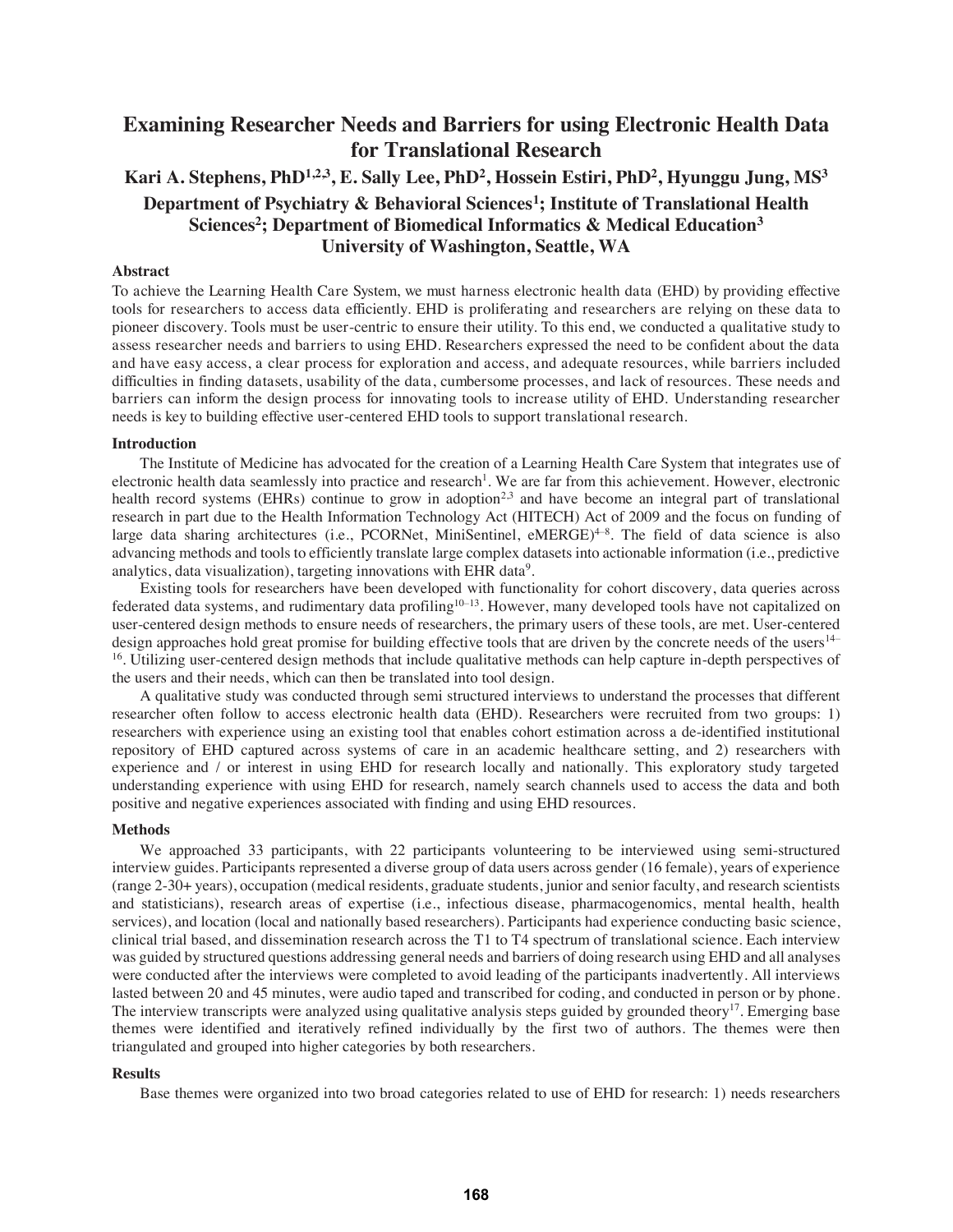express to successfully use EHD, and 2) barriers researchers face when using EHD for research. Sub themes were grouped under these two base themes and definitions and key quotes are provided in the tables below.

| <b>Sub Theme</b>                                              | <b>Definition</b>                                                                                                                                                                            | <b>Key Representative Quotes</b>                                                                                                                                                                                                                                                                                                                              |
|---------------------------------------------------------------|----------------------------------------------------------------------------------------------------------------------------------------------------------------------------------------------|---------------------------------------------------------------------------------------------------------------------------------------------------------------------------------------------------------------------------------------------------------------------------------------------------------------------------------------------------------------|
| <b>Confidence in the data</b>                                 |                                                                                                                                                                                              |                                                                                                                                                                                                                                                                                                                                                               |
| Confidence<br>that the data<br>are good and<br>worth using    | Researchers need to feel confident that<br>the data source they use is trustworthy<br>and worth pursuing, they often rely on<br>word-of-mouth or published works                             | "And then once we identified the data sets we then<br>go searching for more information on the web or other<br>papers about them what we do is we contact other<br>investigators in that area and ask them for<br>recommendations of what they've used"                                                                                                       |
| Easy access to data                                           |                                                                                                                                                                                              |                                                                                                                                                                                                                                                                                                                                                               |
| <b>Resources to</b><br>locate data<br>easier                  | Resources needed to support easy<br>access included mentors, contacts,<br>literature searches - with quick and<br>easy on-line access with options to<br>speak quickly to individual experts | "you hear about these things through peers,<br>colleagues, andgoing to national meetings where you<br>hear about the use of the data set. Or you read about a<br>study so you read a publication, of manuscripts that's<br>been published that used this data set."                                                                                           |
| <b>Usable data</b><br>search tools                            | Data resources for searches need to be<br>free of jargon, easy, and friendly to use,<br>with intuitive information and user<br>interfaces                                                    | "I wish there was some type of  inventory some<br>portal you could go to where you could kind of type in<br>what key variables of interest or general key words<br>about what you're trying to find and then it would pop<br>up These are the five data sets that may be<br>appropriate and then here's very clear information<br>about how to find out more" |
| <b>Detailed</b><br>descriptions of<br>data                    | Access to data dictionaries are<br>important to search available data<br>before making a specific request                                                                                    | "I think those are incredibly helpful, definitely, to have<br>a data dictionary of some sort, especially if you're<br>working across systems and you wanna be sure that,<br>you know, how somebody defines a diabetic is the<br>same as"                                                                                                                      |
| Easy ability to<br>search for<br>appropriate<br>cohorts       | Researchers need to be able to do<br>rudimentary searches to determine if<br>the data repository will be suitable for<br>their research; often cohort finding                                | "I'd say it's very helpful to get a sense of just kind of<br>raw numbers, like in terms of the feasibility of a<br>research project it's really a good launching point."                                                                                                                                                                                      |
| Clear data access process                                     |                                                                                                                                                                                              |                                                                                                                                                                                                                                                                                                                                                               |
| <b>Access to clear</b><br>process for<br>data access          | A clear process must be easy to access<br>and understand for requesting and<br>receiving the data                                                                                            | "And then people intend to go through the IRB<br>process, but they're busy, it takes a while So I think<br>as simple as that process can be made, it's only going<br>to make things easier and more eager to use the<br>database."                                                                                                                            |
| <b>Resources</b>                                              |                                                                                                                                                                                              |                                                                                                                                                                                                                                                                                                                                                               |
| <b>Help from</b><br>data experts                              | Data experts easily accessible are<br>needed to iterate questions, clarify data<br>content, and help researchers formulate<br>appropriate data requests                                      | "There's nothing to take the place of just having a<br>consultation there's a lot of imprecisionbecause<br>people don't code it appropriately, there's a lot of<br>miscoding"                                                                                                                                                                                 |
| <b>Funding for</b><br>data access or<br>free data<br>resource | Affordable ways are needed to access<br>the data sets for initial searches and<br>data extracts, particularly for junior<br>investigators                                                    | "if there was some kind of essential funding at the<br>university level [that] would kind of support some of<br>the data management or data sets or other sources of<br>data that would help defer the costs to specific units<br>of accessing that data                                                                                                      |
| <b>Training on</b><br>data tools                              | Need adequate training resources on-<br>line to be able to use search tools                                                                                                                  | "I liked the training a lot and I liked evaluating, or<br>seeing the training video before. I think it was very<br>good."                                                                                                                                                                                                                                     |

**Table 1**. The needs researchers expressed that will help them successfully use electronic health data.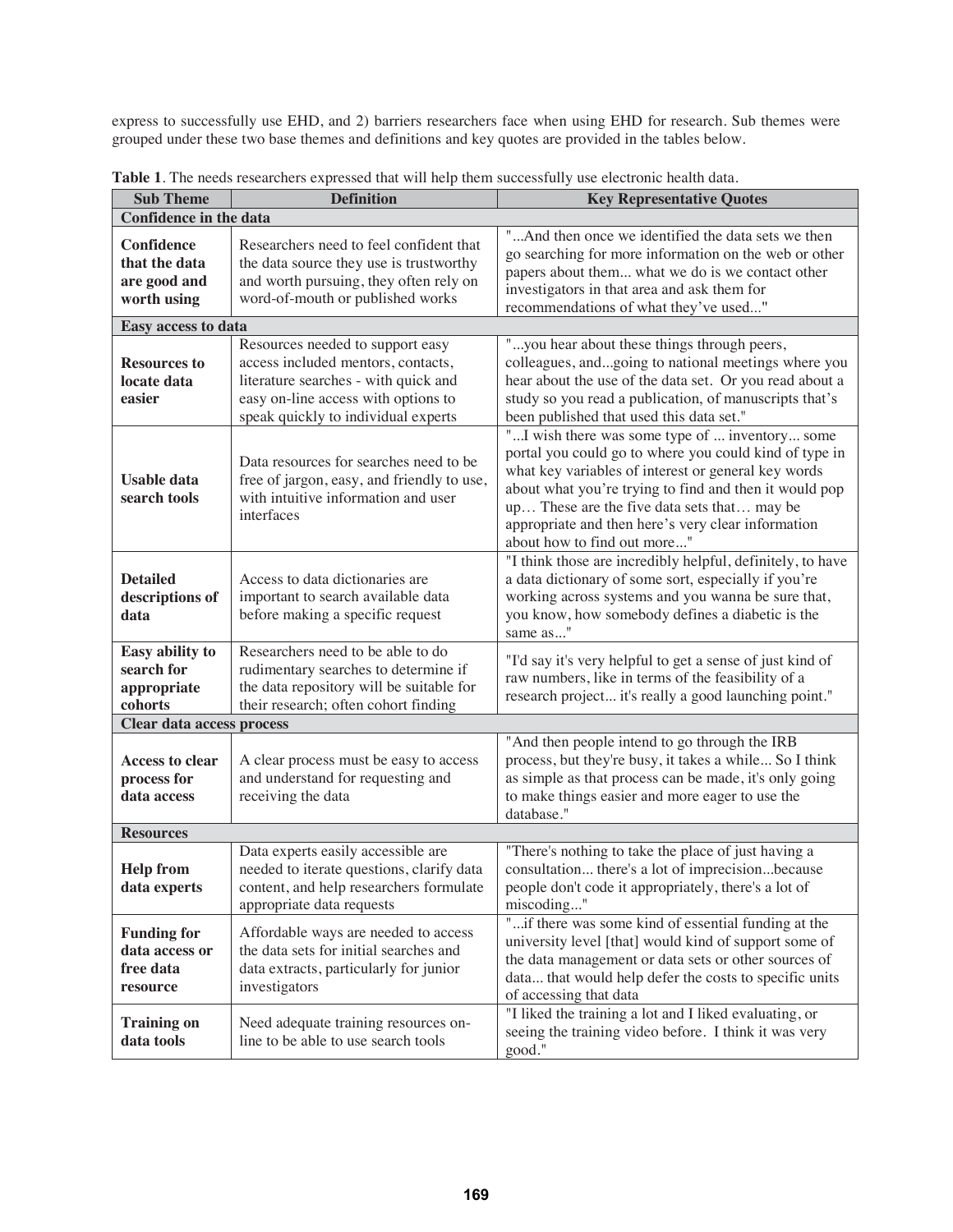| <b>Sub Theme</b>                                 | <b>Definition</b>                                                                                                                                 | <b>Key Representative Quotes</b>                                                                                                                                                                                                                                                                                                                                                  |  |  |
|--------------------------------------------------|---------------------------------------------------------------------------------------------------------------------------------------------------|-----------------------------------------------------------------------------------------------------------------------------------------------------------------------------------------------------------------------------------------------------------------------------------------------------------------------------------------------------------------------------------|--|--|
|                                                  | Data are not usable for research                                                                                                                  |                                                                                                                                                                                                                                                                                                                                                                                   |  |  |
| Difficult to get<br>data out                     | Systems to explore or extract data have<br>technical barriers and it becomes<br>difficult to get the datasets                                     | "you have to use Sequel to get it out. It's not<br>friendly, not the slightest."                                                                                                                                                                                                                                                                                                  |  |  |
| Lack of trust<br>in data quality                 | The data quality is too poor or<br>undiscoverable to allow use of the data                                                                        | "But the data is very messed up. I meanI can't tell<br>you. Right now I'm cleaning like about 600,000<br>records fromdiagnoses and it's just likethere's no<br>quality in what they put in because everyone types<br>into itnurses, doctors, staff."                                                                                                                              |  |  |
| Data<br>complexity                               | Researchers have a hard time<br>understanding the complexity of the<br>data, limiting the utility                                                 | " how to look for the right term and find the right<br>test without being confused sometimes. We don't<br>know if we are really looking for the right test or not,<br>even we have like the same terms."                                                                                                                                                                          |  |  |
| Data content<br>is unsuitable<br>for research    | The data have idiosyncrasies due to how<br>they were collected that make them<br>difficult to use for research or they are<br>only in text format | "that usingelectronic clinical data secondarily<br>for research use, it's basically not ready for prime<br>time. So we have data that are collected for clinical<br>purposes and recorded for clinical purposes in certain<br>ways, and when we try to extract or abstract those<br>data for use in data sets for research purposes"                                              |  |  |
| <b>Lack of resources</b>                         |                                                                                                                                                   |                                                                                                                                                                                                                                                                                                                                                                                   |  |  |
| No experts<br>available                          | No person is available to quickly<br>answer critical path questions to explore<br>if a dataset is worth using                                     | "They don't have enough people with your type of<br>training and your knowledge"                                                                                                                                                                                                                                                                                                  |  |  |
| <b>Lack of</b><br>funding / lack<br>of time      | Expense of getting the data extracted is<br>too high and / or it takes too long                                                                   | "I'm always thinking because our fellows and<br>residents and faculty are so busy, they work long<br>hours, so"<br>"That's great. That's huge for those of us like me<br>who don't have a lot of extra research funding"                                                                                                                                                          |  |  |
| Access to data is not available                  |                                                                                                                                                   |                                                                                                                                                                                                                                                                                                                                                                                   |  |  |
| Data cannot<br>be extracted                      | Researchers recognize the data are<br>collected, but no system exists to be<br>able to pull the data out to be used after<br>they are collected   | "I mean there's some very large databases out there<br>that someone like me just doesn't have access to, so<br>for me this is an accessible database to go back and<br>try to when some of these questions come up, we<br>always thought to ourselves, oh, if only we had a<br>database for that, if only there was some way to look<br>at that."                                 |  |  |
|                                                  | <b>Researchers cannot find datasets</b>                                                                                                           |                                                                                                                                                                                                                                                                                                                                                                                   |  |  |
| No clear path<br>to finding<br>datasets          | Researchers have a hard time easily<br>finding existing and available secondary<br>data sets suitable for their research                          | "So you know, there's information out there through<br>papers and websites and some of the websites are<br>very up-to-date and other ones are not and so it's<br>hard to really know, kind of what's in there."                                                                                                                                                                   |  |  |
| <b>Cumbersome process</b>                        |                                                                                                                                                   |                                                                                                                                                                                                                                                                                                                                                                                   |  |  |
| Difficult data<br>approval and<br>access process | Often extracting and using secondary<br>datasets involves a very cumbersome<br>and long approval and access process                               | "in the data set without having to go through<br>getting in touch with the person and they email you<br>back. Wait a week 'cuz they're on vacation and<br>you have to sign a data release form and send that in<br>and a month later the committee meets to approve<br>your data release form andby then you've moved<br>on to another project, and you don't care, you<br>know?" |  |  |

**Table 2**. The barriers researchers face using electronic health data.

**Discussion** 

The distilled sub themes revealed various needs and barriers expressed by researchers that can be used as a base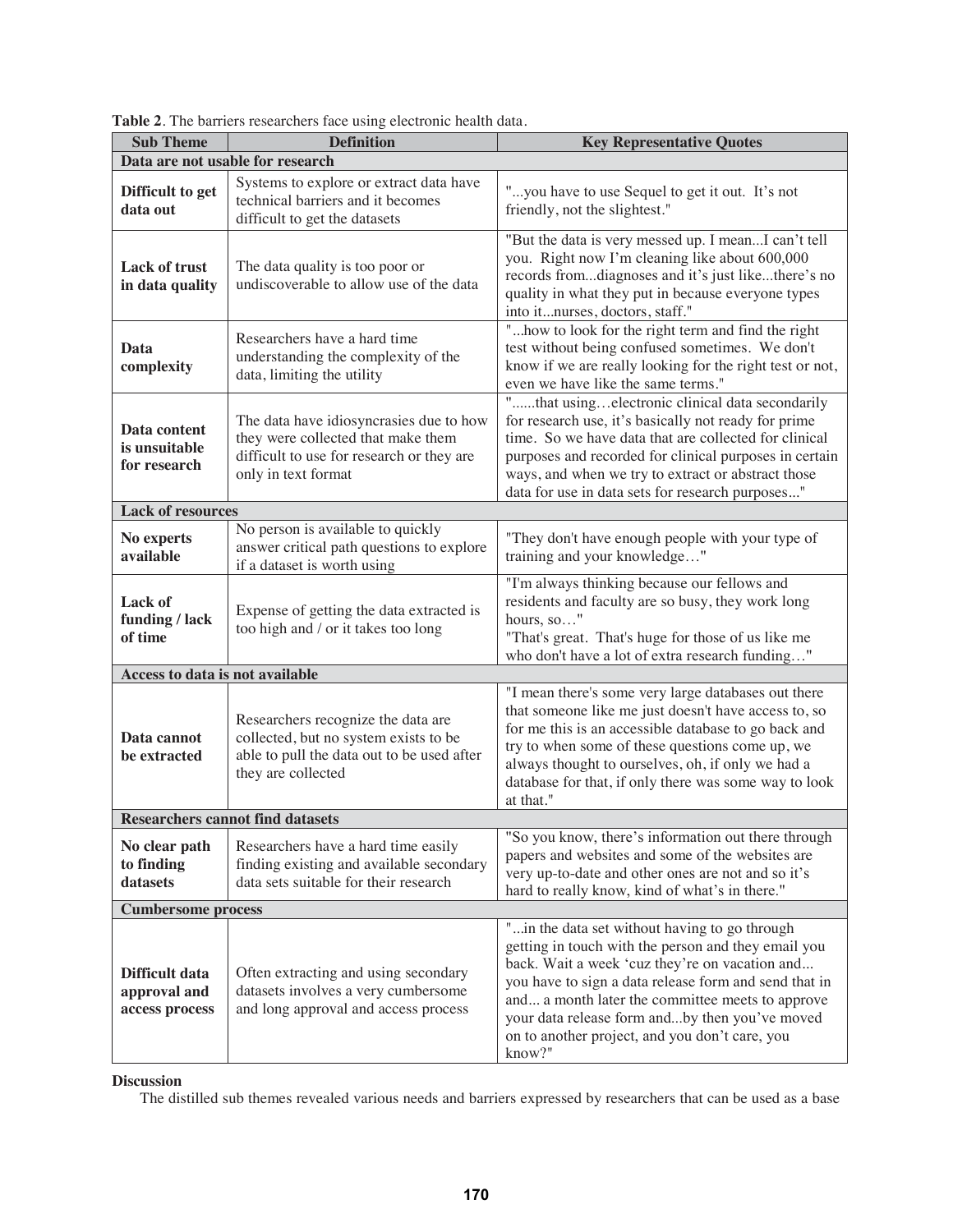to provide useful guidance for developing tools and methods for supporting the use of EHD in translational research. The needs spanned from concrete technical tools and resources to clear processes and subjective evaluations of confidence in datasets. These diverse needs provide guidance for specific tool functions like user search interfaces. But on a more complex level, they provide guiding principles creating actionable directions to improve use of electronic health data for translational research and developing functions and processes supported by the tools (see Table 3). For example, having processes clearly in place as well having the tool support walking researchers through

exploring and accessing datasets led to improved ability to use EHD. However, building in functionality that supports easy access to these processes and inserts resources, like the ability to connect with an expert to iterate the data requests could also improve researchers' ability to use EHD. The barriers identified by researchers similarly spanned concrete technical issues of data usability and lack of search tools and

| Table 3. Actionable directions for improving secondary use of electronic |  |
|--------------------------------------------------------------------------|--|
| health data for translational research.                                  |  |

| Clear processes must be defined, easily communicated, and efficient     |
|-------------------------------------------------------------------------|
| Clear validity of the data and provenance must be available and easily  |
| accessed                                                                |
| Data expert availably must be easily accessible throughout the research |
| project proposal development                                            |
| Web based data profiling tools are needed to provide efficient,         |
| asynchronous exploration of available datasets                          |

resources to process issues. The barriers provide helpful guidance on pitfalls to avoid in developing new functionality, such as making researchers wade through too much jargon or assuming high technical skills, failing to track data quality to substantiate data utility, and failing to provide timely technical expertise to ensure the process continues to move forward for the researcher. The sub themes associated with the needs and barriers supported each other, specifically those related to resources and processes, emphasizing the risk of not meeting these needs as significant failure points in linking EHD with researchers. Many researchers stated the critical need to have data experts to iterate their data explorations and requests, and to answer critical path questions before committing to use of EHD for research. Lack of such resources often resulted in lack of traction in requesting a dataset and / or at times ending pursuit of a research idea itself. Providing an expert at the right time in the research process is critical and challenging both in terms of how best to connect the researcher to the expert as well as feasibility of maintaining this costly and rare resource for all researchers who make inquiries. Tools may be able to alleviate some of this need for human experts and also provide assistance with the processes to refine questions for a more efficient asynchronous interaction with an expert. The researchers also articulated the need for simple and clear processes, recounting experiences of bailing on use of EHD when processes became too cumbersome. Tools can be developed to support data access processes and improve efficiency of various steps involved in data access.

Participant comments also reflected that EHD sources need to have credibility and lack of confidence in the data was a key failure point. Participants emphasized discovering and developing confidence in EHD datasets most often occurred by word-of-mouth. This suggests that tools that emphasize successful use cases to inspire confidence and give instruction for best use can help offer the function that word-of-mouth currently provides. The research community may need to culturally shift to using online resources to find high quality EHD sources rather than relying mainly on word-of-mouth if the large data sharing infrastructures are going to succeed at attracting broad usage. Data profiling tools that address data complexity, data quality, and easy utility to do cohort searching will address many of the barriers and needs related to data usability and may enhance online data resources. Data visualization methods and iterative tracking of data harmonization issues as well as phenotyping algorithms can be added to data profiling tools to address data usability. Such methods help break complex information into consumable format without the reliance on scare human resources or laborious explorations of the datasets.

#### **Conclusion**

The researcher needs and barriers identified in this study provide actionable user-centered data for improving tool design to support researchers' use of EHD for translational research. The distilled sub themes of needs and barriers spanned diverse topic areas and provide useful guidance for developers of EHD tools. User-centered design approaches can be used to generate scenarios, storyboards, and prototypes to support tool development. Tool functionality should target the needs while avoiding the pitfalls of the barriers, with emphases on promoting confidence in the data, providing and supporting clear efficient processes, integrating key experts into the process in a timely way, and incorporating useful data profiling to convey depth and breadth of data to support usability. Future tool development efforts that integrate researcher perspectives have potential to powerfully and effectively bridge EHD and researchers to support translational research innovation.